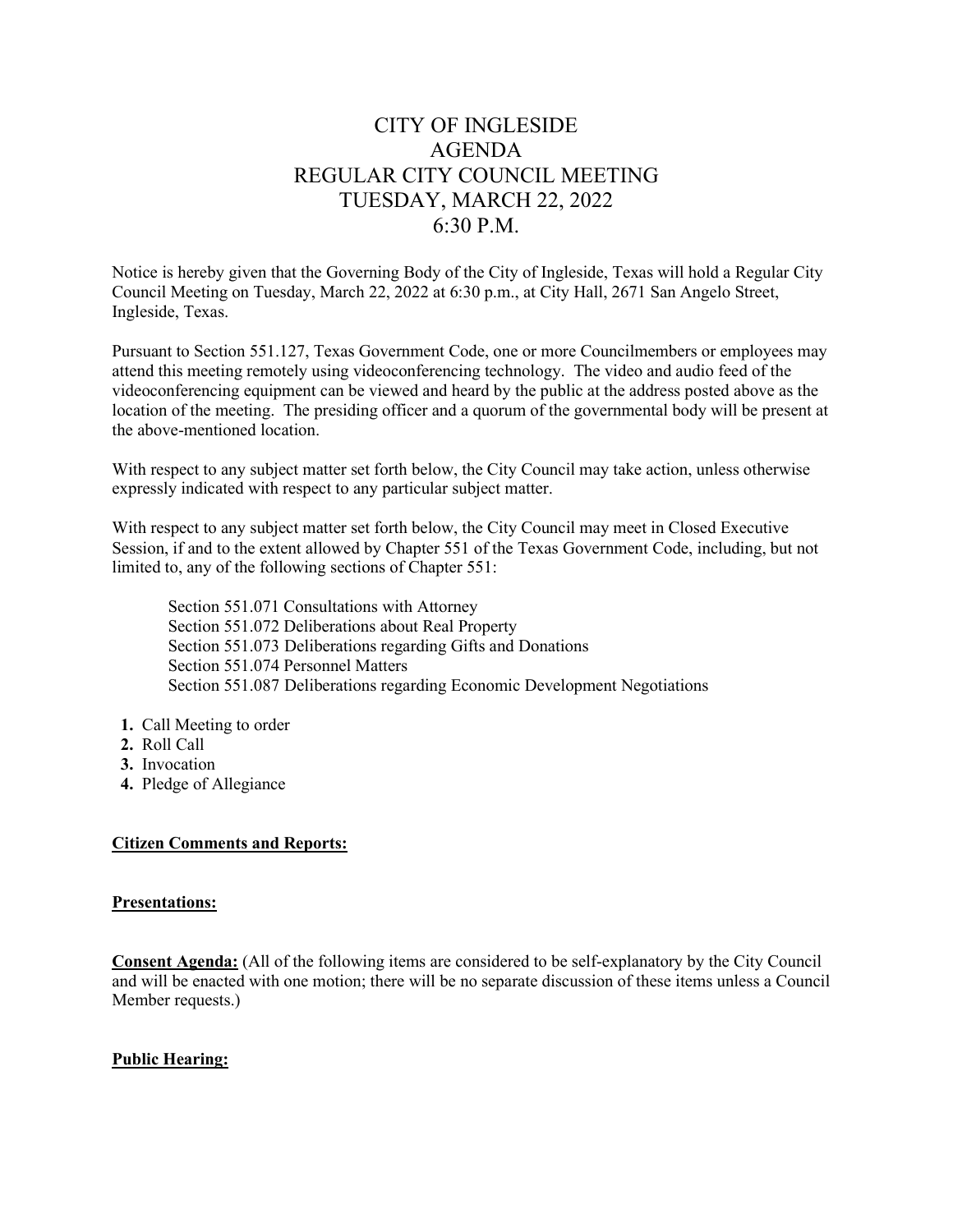#### **Action Items:**

- **5.** Consideration and Action regarding the issuance of a Special Use Permit to Gypsy M/C International Corpus Christi Chapter for the usage of Live Oak Park on May  $5<sup>th</sup>$ ,  $6<sup>th</sup>$ ,  $7<sup>th</sup>$  and  $8<sup>th</sup>$ , 2022 for their Cinco de Mayo Celebration event. The organization plans to have food booths, games, sale of alcoholic beverages and live music during this event. [\(Attach\)](/DocumentCenter/View/781/5-Gypsy-PDF)
- **6.** Approval of the Scope of Work (SOW) for City-Wide Mowing of Parks and authorizing the City Manager to advertise for Competitive Sealed Proposals (CSP). Funds to pay a contractor for this work are appropriated in the FY21/22 budget. [\(Attach\)](/DocumentCenter/View/782/6-Park-Mowing-PDF)
- **7.** Approval of plans and specifications for the Faith Park Parking Lot Project located at the corner of Mustang Dr. and Filberto Villa Dr. and authorizing the City Manager to advertise for bids. This parking lot is designed to allow for additional parking if needed in the future. Phase l will provide 40 regular parking spaces and 4 handicap parking spaces; with the ability to add an additional 32 spaces in the future. Funding is available from the FY 20/21 bond. [\(Attach\)](/DocumentCenter/View/783/7-Parking-Lot-FP-PDF)
- **8.** Approval of Change Order #01 in the amount of \$5,378.60 for the 12<sup>th</sup> Street Construction Project with Gerke Excavating, Inc. This item was tabled on the March 8, 2022 meeting. The change order is to extend water service lines and valves outside of new roadway construction for future waterline work. The total revised contract including this change order is \$2,084,725.54. No additional time is requested for this change order. [\(Attach\)](/DocumentCenter/View/784/8-12th-Street-PDF)
- **9.** Authorizing Value Bank account ending in 2085 to remove Linnette Barker and add Interim City Manager Florencio Pena and Finance Director Dawn Tarr to be added as authorized members to the account. [\(Attach\)](/DocumentCenter/View/785/9-Bank-PDF)
- **10.** Consideration and action regarding an Ordinance of the City of Ingleside, Texas, amending the current 2021-2022 beginning General Fund budgeted balance of \$8,026,526 to \$8,657,507 and to appropriate the exceeded fund balance to add an appropriation to the General Capital Fund for the Humble Center AC Replacement of \$120,000 and the remaining \$510,981 into a reserve account in the General Fund. [\(Attach\)](/DocumentCenter/View/786/10-Ord-Budget-Amd-PDF)
- **11.** Approval of the scope of services for the replacement of the Humble Community Center Air Conditioning System and authorization for the City Manager to request bids. Currently one of the two units is not working and needs to be replaced. Due to the location and age of both units staff recommends replacement of both units. [\(Attach\)](/DocumentCenter/View/787/11-HC-AC-PDF)
- **12.** Consideration, and action regarding possible extension of the Mayoral Executive Order. Changing the Executive Order effective date period from every seven (7) days to every thirty (30) days.
- **13.** Consideration and action regarding the approval of the Amended Regular City Council Minutes dated February 22, 2022 and the Special City Council Minutes dated February 26, 2022. [\(Attach\)](/DocumentCenter/View/788/13-Mins-Amd-02222022-PDF) [\(Attach\)](/DocumentCenter/View/789/13-Mins-Spcl-02262022-PDF)

## **Executive Session:**

- **14.** Closed Executive Session, Texas Government Code, Section 551.074, Personnel Matters.
- **15.** Closed Executive Session, Texas Government Code, Section 551.072, Deliberations about Real Property and Section 551.071, Consultations with Attorney.